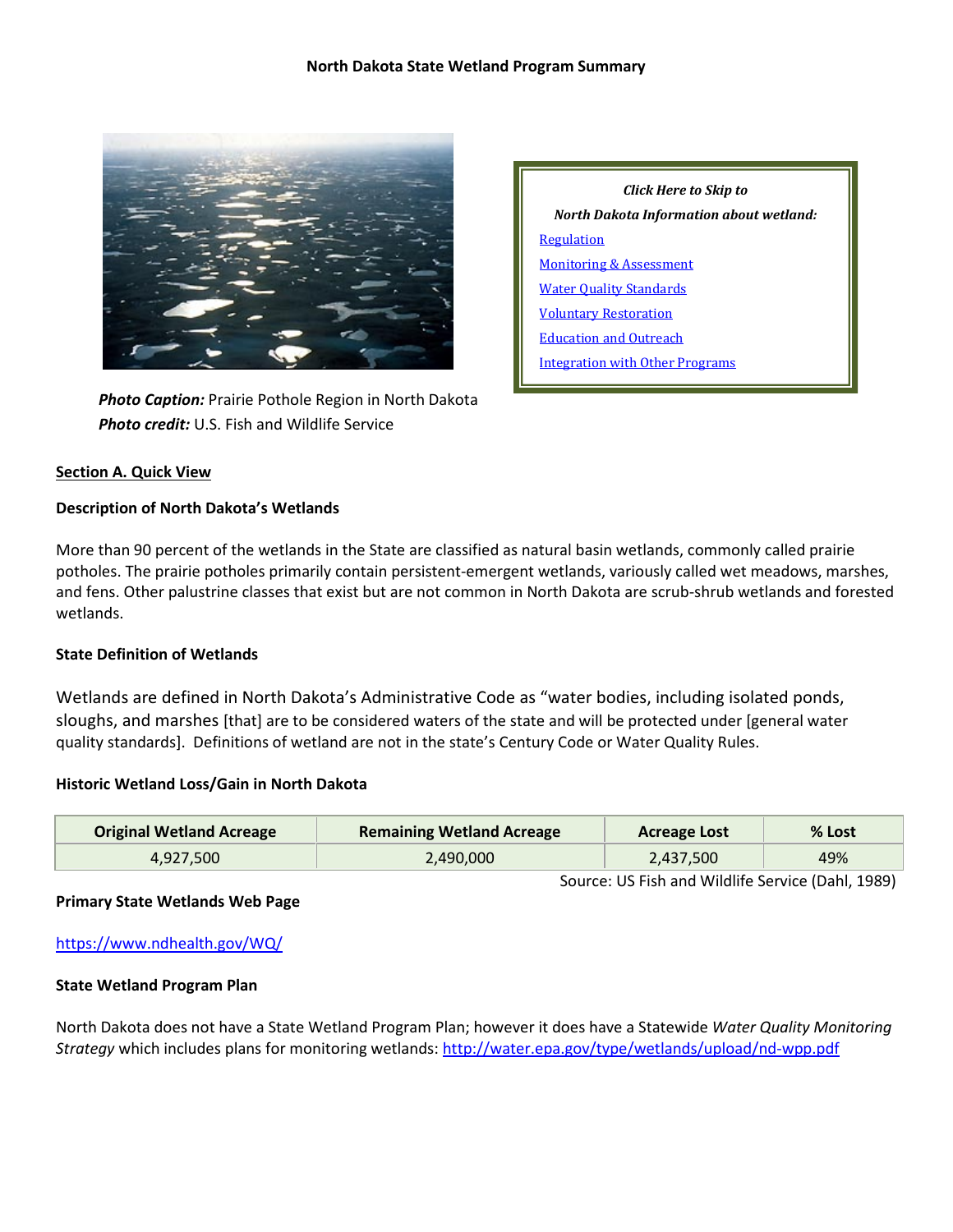### **No Net Loss Goal**

The state does not have a formal "no net loss" goal at this time. The state previously had a formal no net loss goal that was repealed in 1997.

### **State Resources for Wetland Work**

Information to be added.

### **Innovative Features:**

• North Dakota's monitoring and assessment program

### **Models and Templates:**

• *Wetland Mitigation Banking in North Dakota-Interagency Guidance for Mitigation Bank Sponsors* provides information addressing North Dakota's wetland resources and describes methods for offsetting unavoidable losses that have proven effective throughout the State. Wetland banking has intrinsic value to facilitate and streamline project development. The document provides specific procedures, guidance and recommendations for establishing, operating and maintaining wetland banks in North Dakota. The document, based on collaboration among the participating agencies has been written to help resource/ permitting agencies, organizations and the general public to understand and implement mitigation banking.

### <span id="page-1-0"></span>**Section B. North Dakota's Regulatory Approaches**

### **How are North Dakota's Wetlands Regulated?**

North Dakota regulates wetlands primarily through §401 water quality certification under the Clean Water Act (CWA). North Dakota Department of Health's Division of Water Quality (DWQ) is the state's primary permitting agency and is developing a bio assessment program with the goal to develop wetland-specific state water quality standards. The Office of the State Engineer oversees permitting for any drainage of basin that has a drainage area exceeding 80 acres. State and federal agencies coordinate regularly to discuss §404 permit applications that involve impacts to North Dakota's aquatic resources. NDDOH, NDGFD, USFWS, the Corps, and SWC meet every two weeks to discuss current projects, permits, and wetland issues in the state. NDGFD and FWS also share information on wetland issues weekly.

The division of North Dakota's wetland activities between multiple agencies and divisions can be summarized as follows:

- 1. *North Dakota Department of Health.* The North Dakota Department of Health (NDDOH) Division of Water Quality (DWQ) conducts §401 certification from its office in Bismarck.
- 2. *North Dakota Game and Fish Department. The* North Dakota Game and Fish Department (NDGFD) acts as a commenting agency through the §404 process. Comments are submitted in biweekly meetings and through formal letters to the U.S. Army Corps of Engineers' Bismarck office.
- 3. *Office of the State Engineer.* The Office of the State Engineer (OSE) oversees permitting for the draining of any water resource, including wetlands, and watershed projects that have an area greater than 80 acres. The Water Resource District Board may require conditional criteria for approval of a project. If the project is deemed to have statewide or inter-district significance, it must still undergo review by the District Water Board, which is required to conduct a hearing. It is also subject to "re-review" and informational hearings by the OSE. However, permits are rarely given this determination; typically, permits are granted if the applicant complies with the conditions set during the re-review hearings.

#### **Wetland Delineation**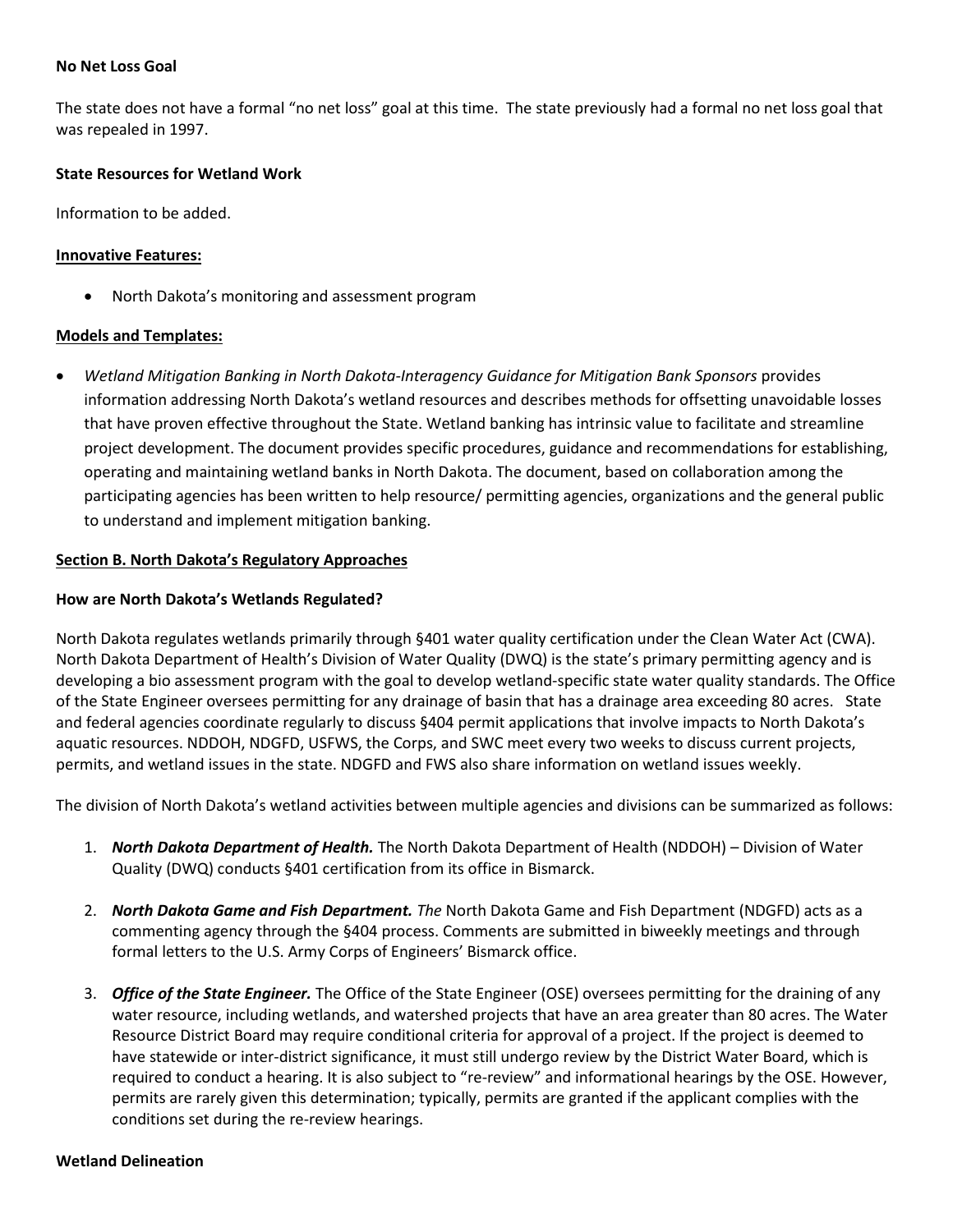| <b>Delineation Method</b>  | Yes        | No | <b>Detail</b>                                            |
|----------------------------|------------|----|----------------------------------------------------------|
| Use State's Own            |            |    |                                                          |
| <b>Delineation Method</b>  |            |    |                                                          |
| Use Corp '87 Manual        | $\sqrt{ }$ |    | The Corps conducts wetland delineations in North Dakota. |
| <b>Regional Supplement</b> |            |    |                                                          |
| Other                      |            |    |                                                          |

## **Evaluation Methodology**

The state does not have its own evalutation methodology. The Corps conducts wetland evaluations in the state. The state requires in state law the use of Certified Soil Classifiers.

# **Exempted Activities**

*1. Exemptions for North Dakota's 401 Program:* Standard 404 exemptions apply in North Dakota

# *2. Exemptions for North Dakota's Drainage Program (Office of the State Engineer)*

A drainage permit under § 89-02-01-03 is not required for maintenance of a drain. Permit requirements do not apply to any drain constructed under the direct and comprehensive supervision of the federal or state agencies specified in this section. The agencies capable of providing supervision and analyzing downstream impacts are: the State Water Commission; the Army Corps of Engineers; the Natural Resources and Conservation Service, for projects constructed pursuant to the Watershed Protection and Flood Prevention Act; the Bureau of Reclamation, for projects that are part of the originally authorized Garrison Diversion Unit authorized in 1965; and the State Department of Transportation, for federal aid projects.

# **Special Provisions for Agriculture and Forestry**

Comparable to federal provisions.

## **Penalties and Enforcement**

Violations to state water quality standard rules are handled by the NDDOH or referred to the Corps and EPA as lead agencies for investigation and resolution. Complaints of violations to the state's water resource drainage laws may be reported to the applicable Water Resource District Board. Injunctions, criminal penalties, and civil penalties are available for enforcement under the state's drainage requirements. However, in practice, complaints are almost always immediately addressed and resolved without legal proceeding or fines. The maximum fine is \$25,000/day for discharge of water pollution into a Water of the State.

## **Permit Tracking**

The North Dakota Office of the State Engineer has a comprehensive database of all drainage applications and permits. This database began in the late 1960's and includes all information found on the permit application. The SWC records all constructed water projects in the state that require permitting, and this includes the restoration of drained wetlands or the construction of new wetlands.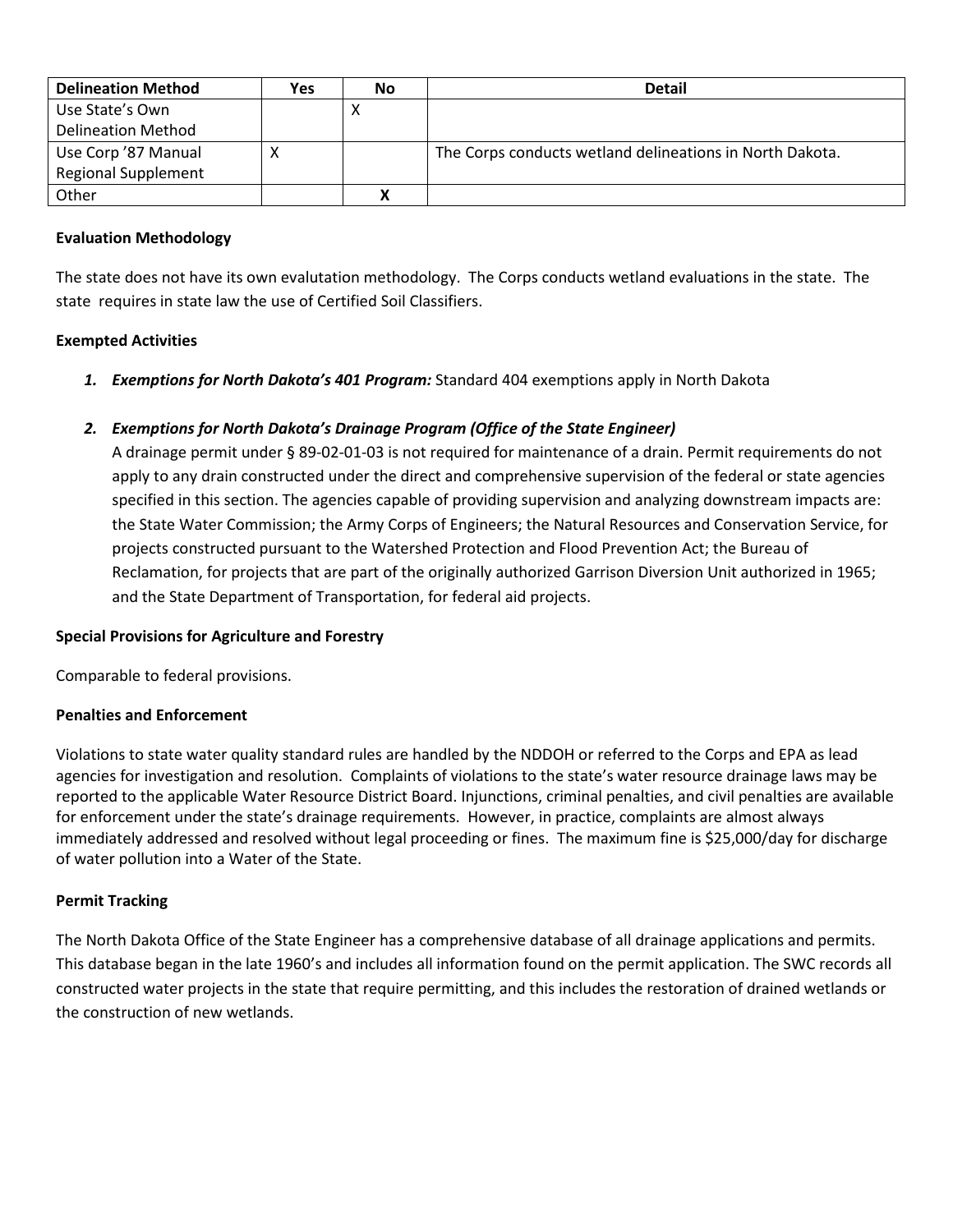## **Permit Coverage (Statewide or Regional)**

| North Dakota | Yes | No |
|--------------|-----|----|
| Regional     |     |    |
| Statewide    |     |    |

### **Assumption of Section 404 Powers**

| <b>Assumption Status</b>         | Yes | No | Detail                                                                        |
|----------------------------------|-----|----|-------------------------------------------------------------------------------|
| Assumed                          |     | ⋏  |                                                                               |
| <b>Working Toward Assumption</b> |     | ⋏  |                                                                               |
| <b>Explored Assumption</b>       | v   |    | Funding was the major factor in deciding not to pursue<br>assumption in 1997. |

### **Joint Permitting**

None.

## **Special Area Management Plans and Advanced Identification Plans**

None.

# **Mitigation Policy**

North Dakota has not adopted regulations, policies, or legislation for wetland mitigation, deferring to the Corps for mitigation under CWA §401/404. North Dakota Department of Transporation (DOT) also has a mitigation program for their transportation projects.

## **Mitigation Measures**

North Dakota defers to the Corps for mitigation under CWA §401/404.

## **Mitigation Database**

North Dakota does not maintain state system for tracking mitigation. Mitigation is conducted by the Corps and tracked by the Corps using the RIBITS national database. ND DOT has its own mitigation database.

## <span id="page-3-0"></span>**Section C. Monitoring and Assessment**

# **Agency Responsible for Wetland Monitoring and Assessment**

The North Dakota Department of Health coordinates its Monitoring and Assessment Program with the U.S. Department of Agriculture's National Resource Conservation Service (NRCS), North Dakota State University, and the U.S. Environmental Protection Agency. The DWQ also coordinates a bioassessment program to develop wetland-specific water quality standards for North Dakota and to conduct regional wetland quality assessments using a probabilistic sampling design.

# **Mapping/Inventory**

North Dakota has "complete" National Wetland Inventory maps by the US Fish and Wildlife Service.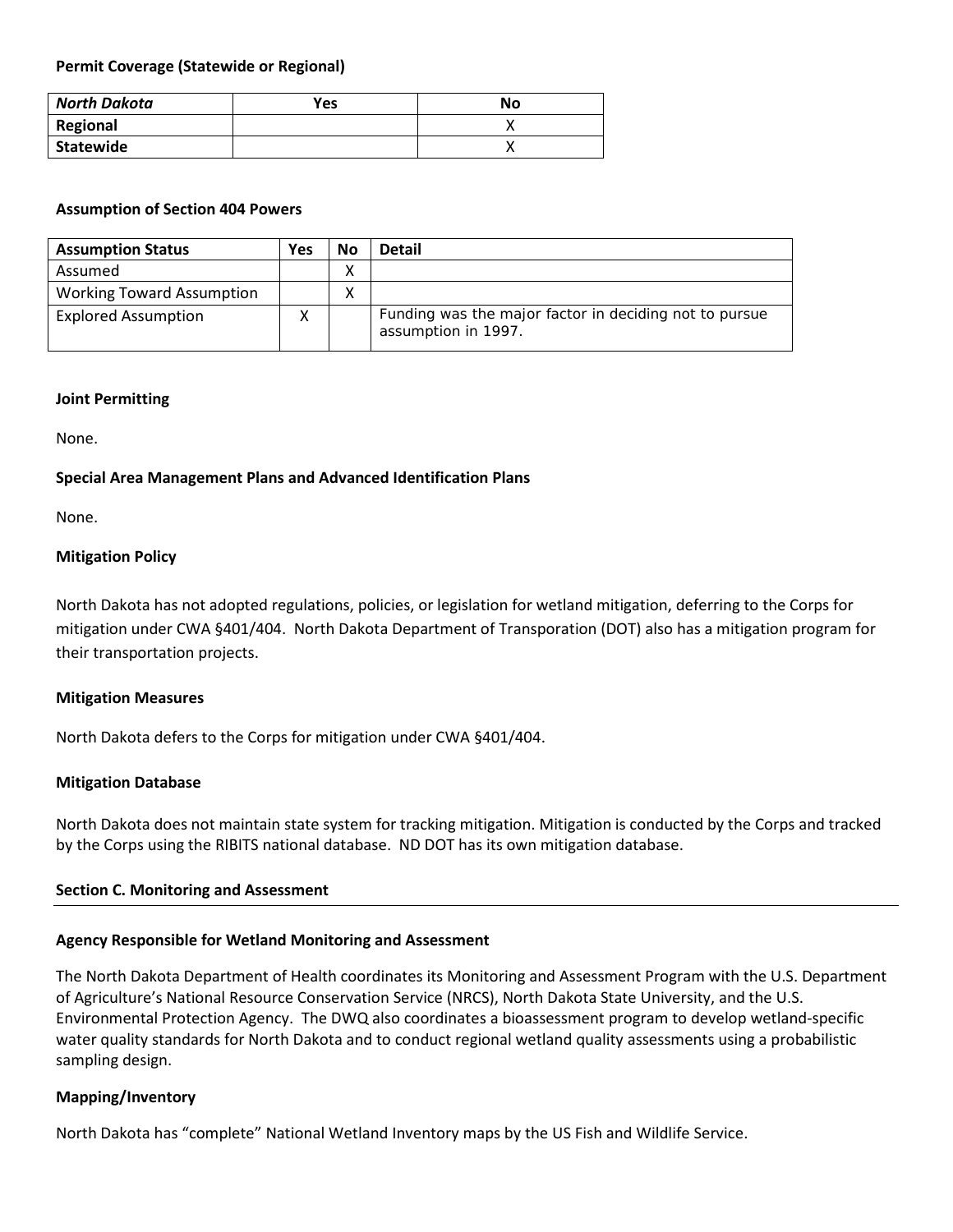## **State Wetland Mapping Information Portal**

The state has these maps available on the state's GIS Hub:<http://www.nd.gov/gis/>

## **Wetland Classification and Assessment**

North Dakota uses the Cowardin classification system for classifying state wetlands. The state has no other formal classification or assessment tools. Annual waterfowl surveys in the spring include some wetland information as indices of water conditions.

### **Statewide Monitoring Plan**

The North Dakota Department of Health's Division of Water Quality Surface Water Quality Management Plan has monitoring plan, entitled "*North Dakota's Water Quality Monitoring Strategy for Surface Waters 2008-2019*" which was last revised in January 2014[: http://water.epa.gov/type/wetlands/upload/nd-wpp.pdf.](http://water.epa.gov/type/wetlands/upload/nd-wpp.pdf) This plan has a portion dedicated to wetland monitoring and assessment.

## **Overall Wetland Gain and Loss Tracking System**

As part of North Dakota's *Water Quality Monitoring Strategy* (2008-2019), North Dakota is working to identify subwatersheds and conducted change analyses to determine the extent of wetland gains and losses in Souris River Basin.

## **North Dakota's wetland monitoring and assessment program has the following characteristics:**

| Level        | <b>None</b> | Level 1 | Level 2 | Level 3          |
|--------------|-------------|---------|---------|------------------|
| North Dakota |             |         | ́       |                  |
|              |             |         | (NDRAM) | (As part of NWCA |
|              |             |         |         | intensification) |

| Type         | None | IBI                  | Condition | Functional             |
|--------------|------|----------------------|-----------|------------------------|
| North Dakota |      |                      |           |                        |
|              |      | (IPCI doe semi       | (NDRAMX)  | (HGM; Collected HGM    |
|              |      | permanent and        |           | data on all 53 NWCA    |
|              |      | permanent wetlands   |           | intensification sites) |
|              |      | and index of plant   |           |                        |
|              |      | community integrity) |           |                        |

| Frequency    | None | <b>Project Specific</b> | Ongoing               |
|--------------|------|-------------------------|-----------------------|
| North Dakota |      |                         |                       |
|              |      |                         | (Through 2019;        |
|              |      |                         | reliant on successive |
|              |      |                         | EPA grants)           |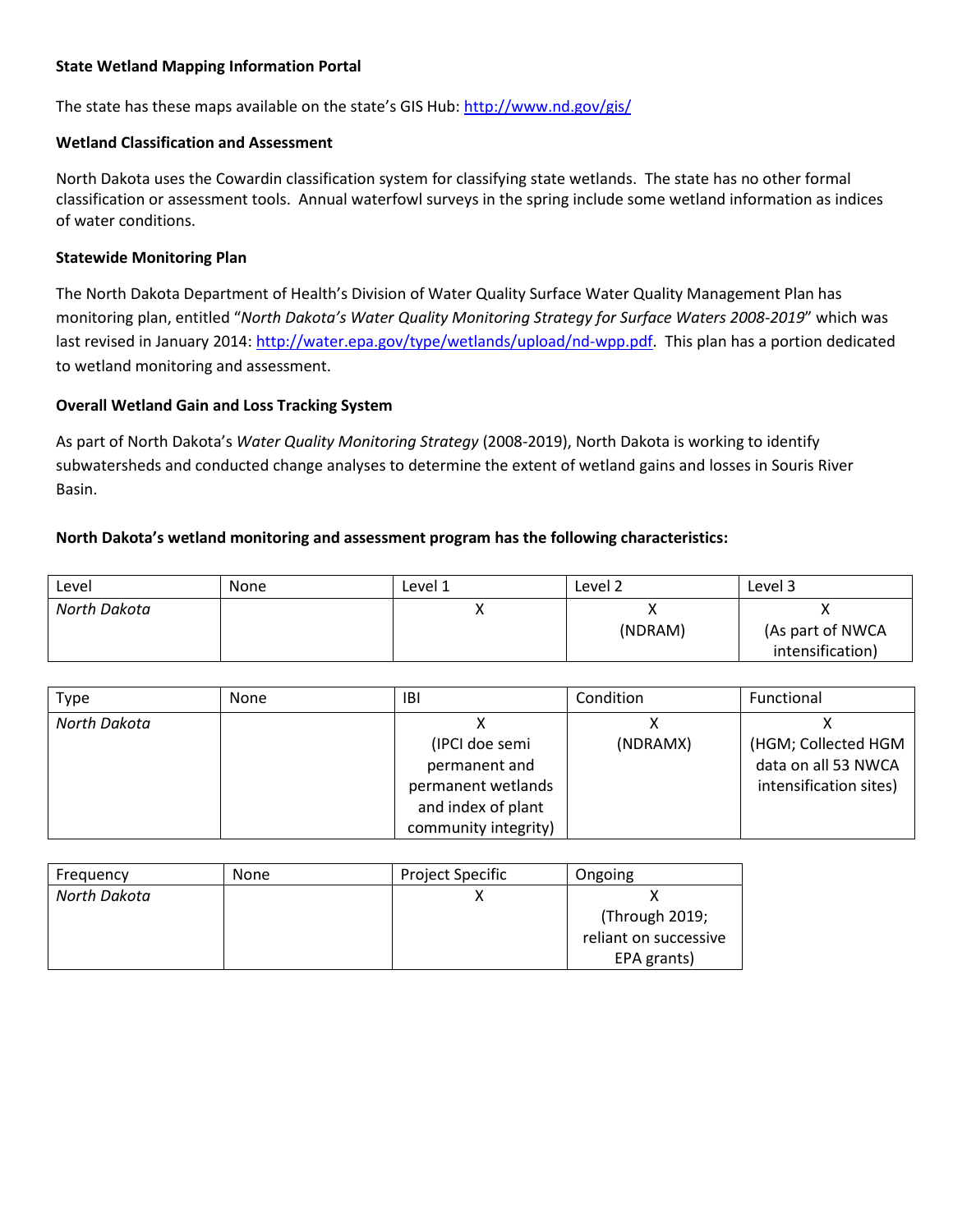# **National Wetland Condition Assessment (NWCA) Participation**

| <b>NWCA Study Type</b>             | Yes | No |
|------------------------------------|-----|----|
| <b>National Study</b>              |     |    |
| <b>State Intensification Study</b> |     |    |

*NWCA Intensification Detail:* As a complement to the 2011 National Wetland Condition Assessment, North Dakota received a Region 8 Wetland Program Development Grant to conduct an intensification study within the state, as well as within the Prairie Pothole Region (PPR) of the state. The NWCA study, consequently, collected data from 11 NWCA sites and 43 intensification sites. Sampling was conducted by NDOH, ND State University, NRCS.

## <span id="page-5-0"></span>**Section D. Wetland Water Quality Standards**

North Dakota currently applies existing water quality standards to wetlands in the state. The DWQ coordinates a bioassessment program working to develop wetland-specific water quality standards for North Dakota.

| <b>Type</b>       | <b>None</b> | <b>Use Existing</b> | <b>In Process</b> | Adopted | <b>Future</b>       |
|-------------------|-------------|---------------------|-------------------|---------|---------------------|
|                   |             | <b>WQ Standards</b> |                   |         | <b>Direction</b>    |
| Wetland-          |             |                     |                   |         | The state is        |
| specific          |             | $\sqrt{ }$          |                   |         | considering         |
| <b>Designated</b> |             |                     |                   |         | creating designated |
| <b>Uses</b>       |             |                     |                   |         | uses for wetlands   |
| <b>Narrative</b>  |             |                     |                   |         |                     |
| criteria in the   |             |                     |                   |         |                     |
| standards to      |             | V                   |                   |         |                     |
| protect           |             |                     |                   |         |                     |
| designated        |             |                     |                   |         |                     |
| wetland uses      |             |                     |                   |         |                     |
| <b>Numeric</b>    |             |                     |                   |         |                     |
| criteria in the   |             |                     |                   |         |                     |
| standards         |             | V                   |                   |         |                     |
| based on          |             |                     |                   |         |                     |
| wetland type      |             |                     |                   |         |                     |
| and location to   |             |                     |                   |         |                     |
| protect the       |             |                     |                   |         |                     |
| designated uses   |             |                     |                   |         |                     |
| Anti-             |             |                     |                   |         |                     |
| degradation       |             | V                   |                   |         |                     |
| policy includes   |             |                     |                   |         |                     |
| wetlands          |             |                     |                   |         |                     |

To download the state's water quality standards, go to: [http://www.ndhealth.gov/wq/sw/Z6\\_WQ\\_Standards/B\\_WQ\\_Standards.htm](http://www.ndhealth.gov/wq/sw/Z6_WQ_Standards/B_WQ_Standards.htm)

# <span id="page-5-1"></span>**Section E: Voluntary Restoration and Protection**

| <b>Type of Work</b>             | <b>YES</b> | <b>NO</b> | <b>Description</b>             |
|---------------------------------|------------|-----------|--------------------------------|
| Fund Wetland Restoration (may   |            |           |                                |
| include easement agreements)    |            |           |                                |
| <b>Private Land Restoration</b> | x*         |           | *Only for Water Banks projects |
| <b>Public Land Restoration</b>  |            |           | Natural Resources and NRDC     |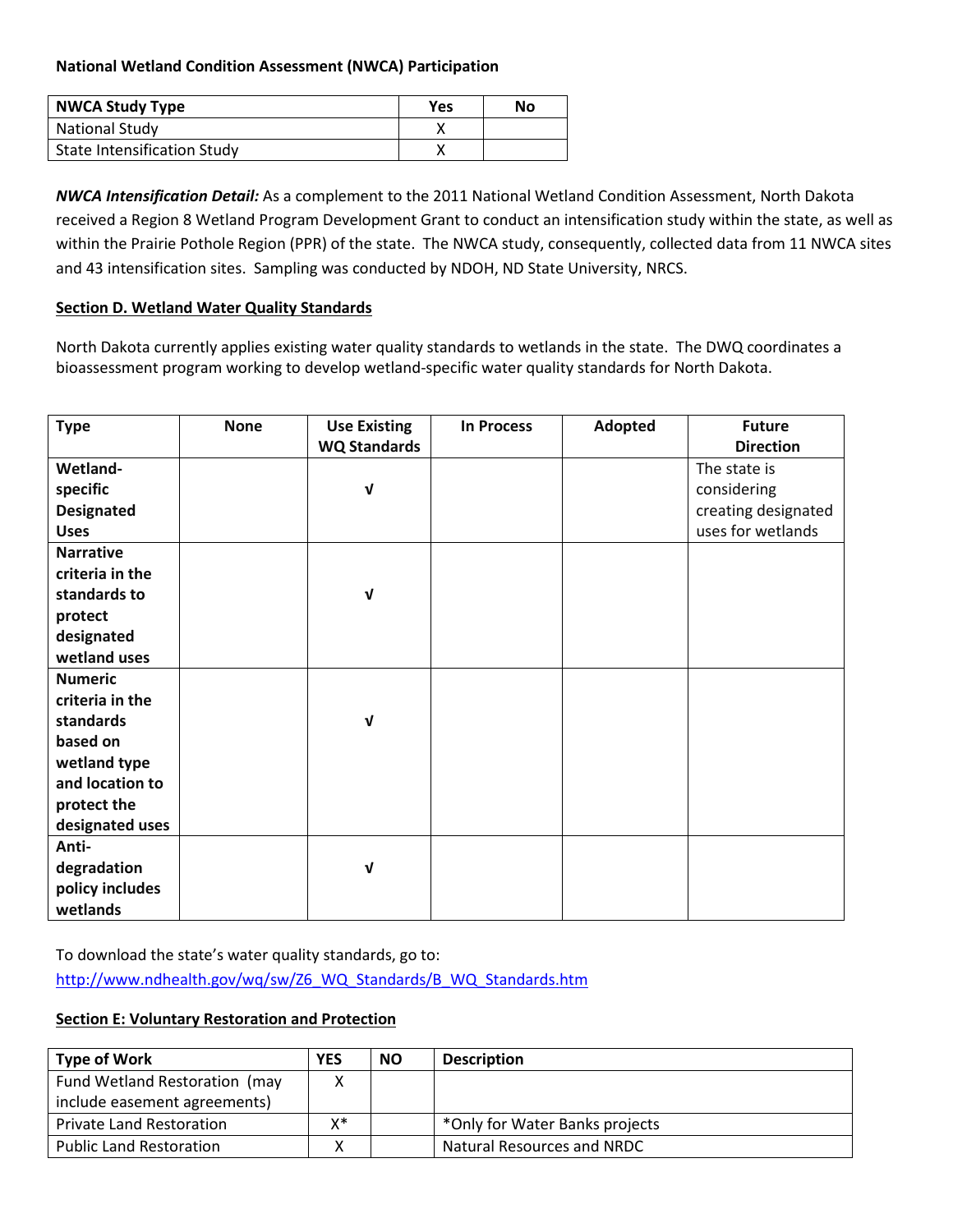| <b>Technical Assistance</b> | $\sim$ | Minimal from NDF&G |
|-----------------------------|--------|--------------------|
| Tax Incentives              |        |                    |
| Other                       |        |                    |

*Description:* North Dakota is in the process of revitalizing the state's former "WaterBank" restoration program. The program has well-developed goals to protect wetlands and allows for restoration. The program is starting to work with 319 projects to coordinate efforts.

| <b>Effort</b>                       | Nothing in the<br><b>Works</b> | <b>Planning</b> | <b>In Progress</b> | Complete |
|-------------------------------------|--------------------------------|-----------------|--------------------|----------|
| Program has a set of restoration    | ν                              |                 |                    |          |
| goals                               |                                |                 |                    |          |
| Coordinate with relevant agencies   |                                |                 |                    |          |
| that outline restoration/protection | ν                              |                 |                    |          |
| goals and strategies and            |                                |                 |                    |          |
| timeframes                          |                                |                 |                    |          |
| Develop multi-agency body to        |                                |                 |                    |          |
| coordinate restoration/ protection  | ν                              |                 |                    |          |
| efforts                             |                                |                 |                    |          |
| Set restoration goals based on      |                                |                 |                    |          |
| agency objectives and available     | ν                              |                 |                    |          |
| information                         |                                |                 |                    |          |

# **Additional Goals for Voluntary Restoration Projects:**

| Goal                      | Yes | <b>No</b> |
|---------------------------|-----|-----------|
| No Net Loss               | Λ   |           |
| Net Gain                  | Λ   |           |
| <b>NPS</b>                | ∧   |           |
| <b>TMDLs</b>              |     |           |
| Habitat                   |     |           |
| <b>Coastal Protection</b> | N/A |           |
| Floodwater Storage        |     |           |
| Groundwater               | Λ   |           |

# **North Dakota landowner guides/handbooks to assist with voluntary restoration efforts:**

None.

# <span id="page-6-0"></span>**Section F. Innovative Education and Outreach**

North Dakota does not conduct education or outreach related to wetlands. However, the North Dakota Fish and Game Department did publish an outreach publication that has been used by educators in the state:

• Habitats of North Dakota: Wetlands (2008) – Publication of the North Dakota Game and Fish Department [http://ndstudies.gov/sites/default/file/wetlands\\_web.pdf](http://ndstudies.gov/sites/default/file/wetlands_web.pdf)

## **Climate Change and Wetlands**

North Dakota does not formally do climate change work and the wetland program is not working on climate change projects. However, the wetland program does work on water retention projects that involve wetland work. The state is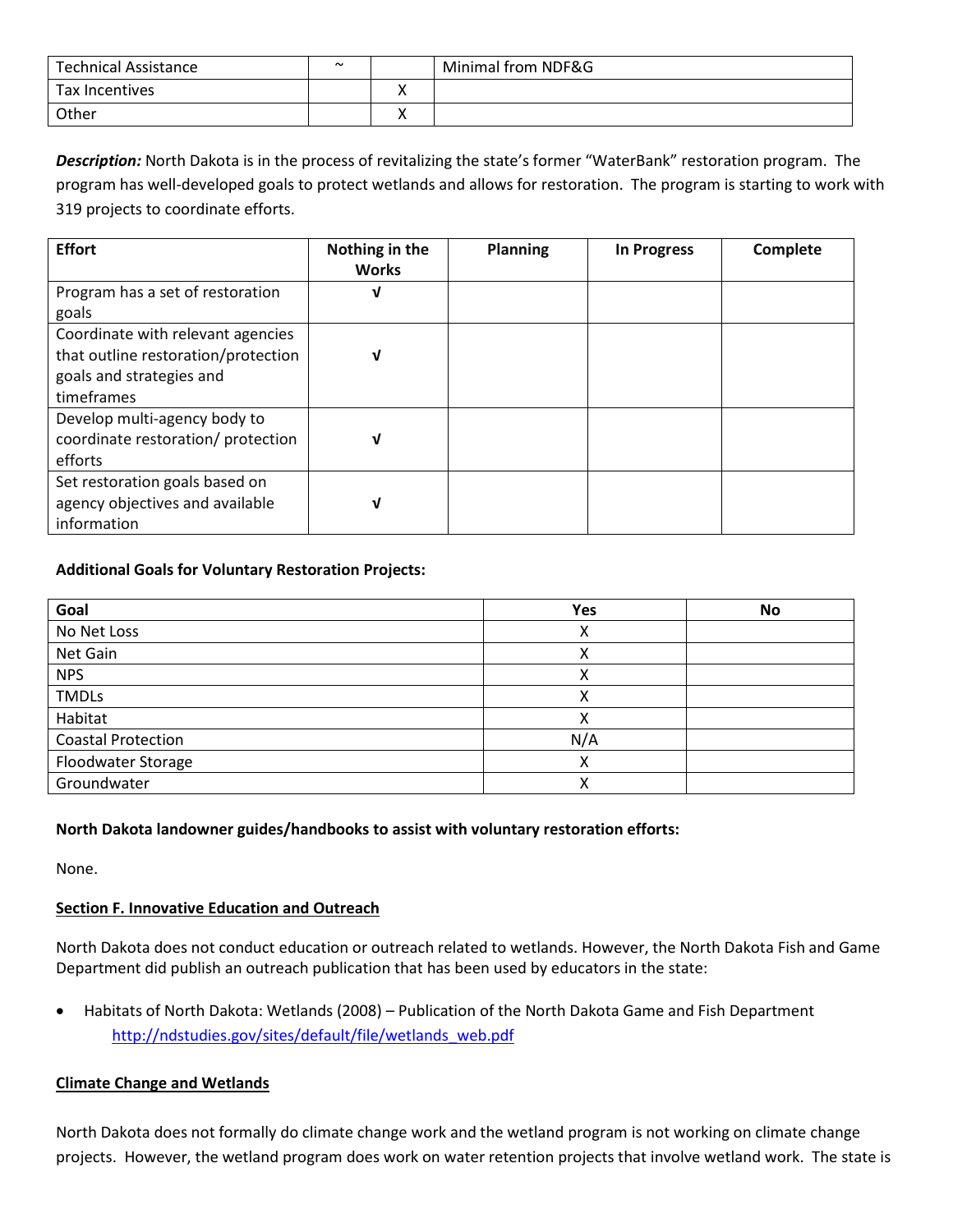also looking at flood and drought management issues, some of which involve wetlands. North Dakota does not have a state climate change adaptation plan.

North Dakota's climate has changed more dramatically than any other state. Its annual average temperature increased 0.26° F per decade during the last 130 years, the fastest increase in the nation." (See National Climate Assessment for [Great Plains.](http://www.hprcc.unl.edu/publications/files/NOAA_NESDIS_Tech_Report_142-4-Climate_of_the_U.S.%20Great_Plains.pdf)) The North Dakota State Climate Office contributed to the Regional Climate Trends and Scenarios for U.S. National Climate Assessment – Climate of the U.S. Great Plains, released January 2013. In 2003, the State of North Dakota published its Integrated Planning Report and Environmental Impacts Statement for Environmental Resources," which outlined various changes in climate scenarios (predicted for the future) for water resources. It also detailed changes in groundwater and flow regimes in watersheds, specifically for the Devils Lake Watershed: [http://www.ndhealth.gov/WQ/DevilsLake/2003/DevilsLakeEIS/Volume\\_1\\_Abstract-Chapter\\_2.pdf.](http://www.ndhealth.gov/WQ/DevilsLake/2003/DevilsLakeEIS/Volume_1_Abstract-Chapter_2.pdf) Additionally, while the State has not formally taken any action with regard to climate change, invasive species are a source of concern for the State. The North Dakota Game and Fish Department has developed a predictive model for aquatic nuisance species, called the ANS Trophic Cascade Model.

### <span id="page-7-0"></span>**Section G. Integration Efforts**

| Entity/Program Area                          | Yes/No     | Description of the Connection                                                                                                                  |  |  |  |
|----------------------------------------------|------------|------------------------------------------------------------------------------------------------------------------------------------------------|--|--|--|
| NPDES/Stormwater                             | <b>YES</b> | BMPs are in place for stormwater that include wetlands                                                                                         |  |  |  |
| 301                                          | <b>YES</b> | There is a wetlands section in the integrated report; regional assessment and<br>intensification project                                       |  |  |  |
| 303(d)                                       | NO.        |                                                                                                                                                |  |  |  |
| <b>TMDL</b>                                  | <b>YES</b> | Watershed restoration work has wetland practices as part of TMDL plans                                                                         |  |  |  |
| Climate Change/<br><b>Climate Resiliency</b> | Not as CC  | Specific to drought and flooding                                                                                                               |  |  |  |
| Land Use<br>Planning/watershed<br>planning   | <b>YES</b> | The state has a basin water quality planning process which is just starting to<br>include wetlands as a factor for assessment as a requirement |  |  |  |
| Flood/Hazard<br>Mitigation                   | <b>YES</b> | Devil's Lake area is looking at watershed storage and has a voluntary program<br>where can restore wetlands to store more water                |  |  |  |
| Coastal Work                                 | N/A        |                                                                                                                                                |  |  |  |
| Other (Specify)                              | <b>MP</b>  |                                                                                                                                                |  |  |  |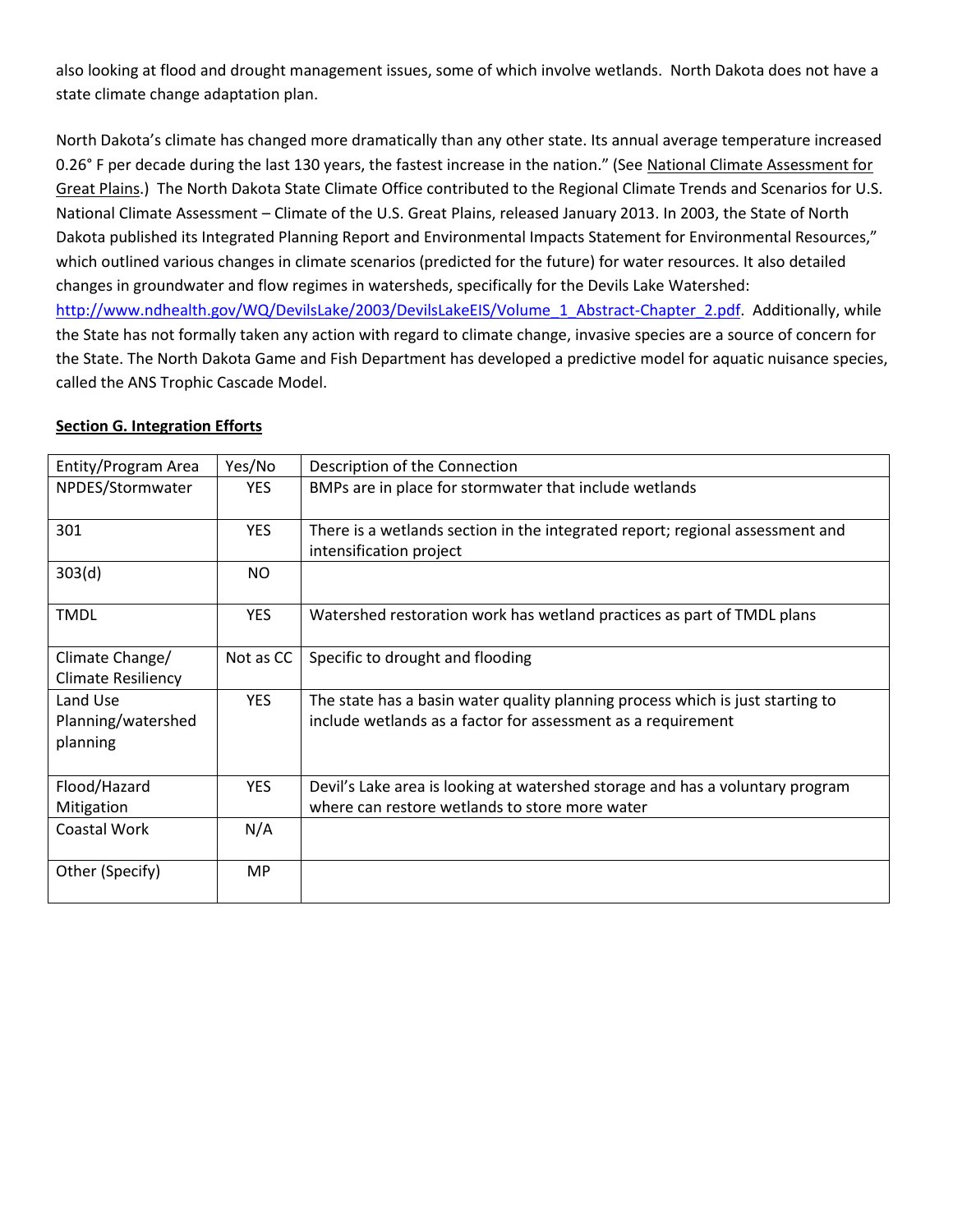### **State Wetland Program Development Continuum**

| <b>Continuum Stage</b>                   | <b>Core Element</b><br>1: Regulation | <b>Core Element 2:</b><br><b>Monitoring &amp;</b> | <b>Core Element 3:</b><br><b>Wetland Water</b> | <b>Core Element 4:</b><br><b>Voluntary</b> |
|------------------------------------------|--------------------------------------|---------------------------------------------------|------------------------------------------------|--------------------------------------------|
|                                          |                                      | Assessment                                        | Quality                                        | <b>Restoration</b>                         |
|                                          |                                      |                                                   | <b>Standards</b>                               |                                            |
| <b>Mature Stage</b>                      | 401                                  | X                                                 |                                                | X                                          |
| High                                     | <b>Certification</b>                 | (indicator,                                       |                                                | <b>WaterBanks</b>                          |
|                                          | Program                              | <b>NWCA</b>                                       |                                                | Formal                                     |
|                                          |                                      | intensification,                                  |                                                | program, being                             |
|                                          |                                      | <b>Level 1-3)</b>                                 |                                                | strengthened                               |
| <b>Initial Implementation Stage</b><br>⋀ |                                      |                                                   |                                                |                                            |
| <b>Development Stage</b>                 |                                      |                                                   | X                                              |                                            |
|                                          |                                      |                                                   | (No wetland-                                   |                                            |
| <b>Early Stage</b>                       |                                      |                                                   | specific                                       |                                            |
| Low                                      |                                      |                                                   | standards)                                     |                                            |

# **Section J. State Wetland Program Contacts**

# **Michael Ell**

North Dakota Department of Health 918 East Divide Avenue Bismark, ND 58501-1947 (701) 328-5268 [mell@nd.gov](mailto:mell@nd.gov)

## **Peter Wax**

North Dakota Department of Health 918 East Divide Avenue Bismark, ND 58501-1947 (701) 328-5268 [pwax@nd.gov](mailto:pwax@nd.gov)

# **Office of the State Engineer**

North Dakota State Water Commission North Dakota State Water Commission 900 East Boulevard Avenue, Dept 770 Bismarck, ND 58505-0850 (701) 328-494[0](mailto:swc@nd.gov) [swc@nd.gov](mailto:swc@nd.gov)

## **Section K. Useful Website Links for North Dakota**

## **State Government Programs**

- 1. Department of Health
	- a) Division of Water Quality
		- i. Groundwater Protection Program